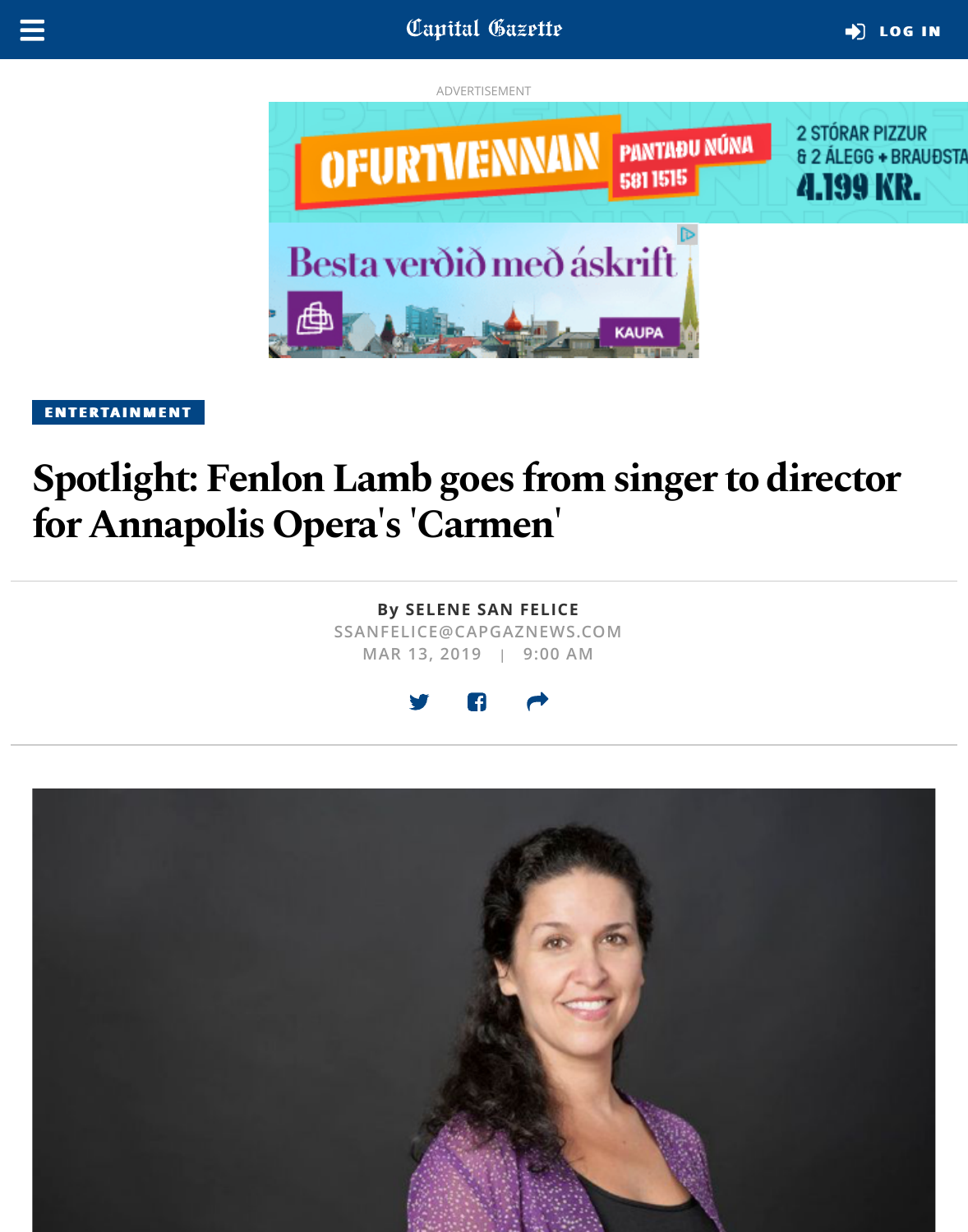

Fenlon Lamb directs "Carmen" for Annapolis Opera on March 15 and 17. (Michael Mahoney / HANDOUT)

Fenlon Lamb was a finalist in the Annapolis Opera's annual Maryland Vocal Competition as a student in the '90s. Now, she's back as the director of their latest production, "Carmen."

Lamb talked to *The Capital* about how it feels to go from singing as Carmen to directing the show, and making parts of the set out of paper.

ADVERTISEMENT

## **How did you go from being a singer to a director?**

In my late 20s, I was finishing up my "young artist" years. That's the nice thing about being an opera singer. You're still a young artist at 30. I switched over to directing at 40 and created a whole new career path for myself in seven years. As soon as I made the switch, everybody said, "Yeah, that's the thing you should definitely be doing."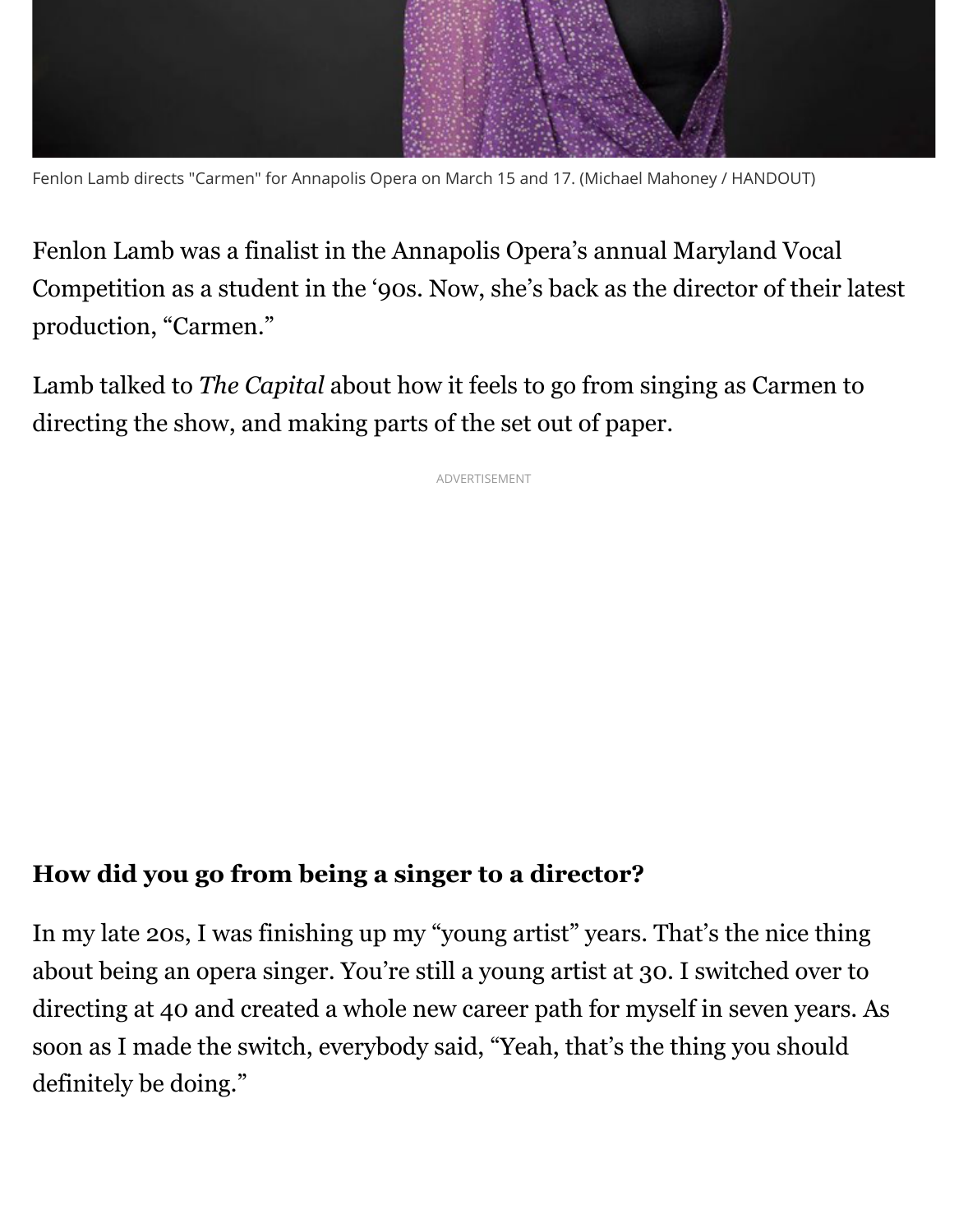

**[ENTERTAINMENT](https://www.capitalgazette.com/entertainment/#nt=taxonomy-article)** 

[Spotlight: Anne Arundel Community College students show off in ArtFarm exhibit](https://www.capitalgazette.com/entertainment/ac-cn-spotlight-aacc-artists-20190308-story.html#nt=standard-embed)

**MAR 06, 2019 | 12:00 PM**

I was a singing actress, so the drama was always the biggest part of my preparation. I loved that in-depth preparation rather than just vocal technique. It was a nobrainer by the time I got really into it. It made so much sense for me to get into the bigger picture and be able to do those arcs for all the characters, and to create productions were everyone is speaking the same language, dramatically. It felt like a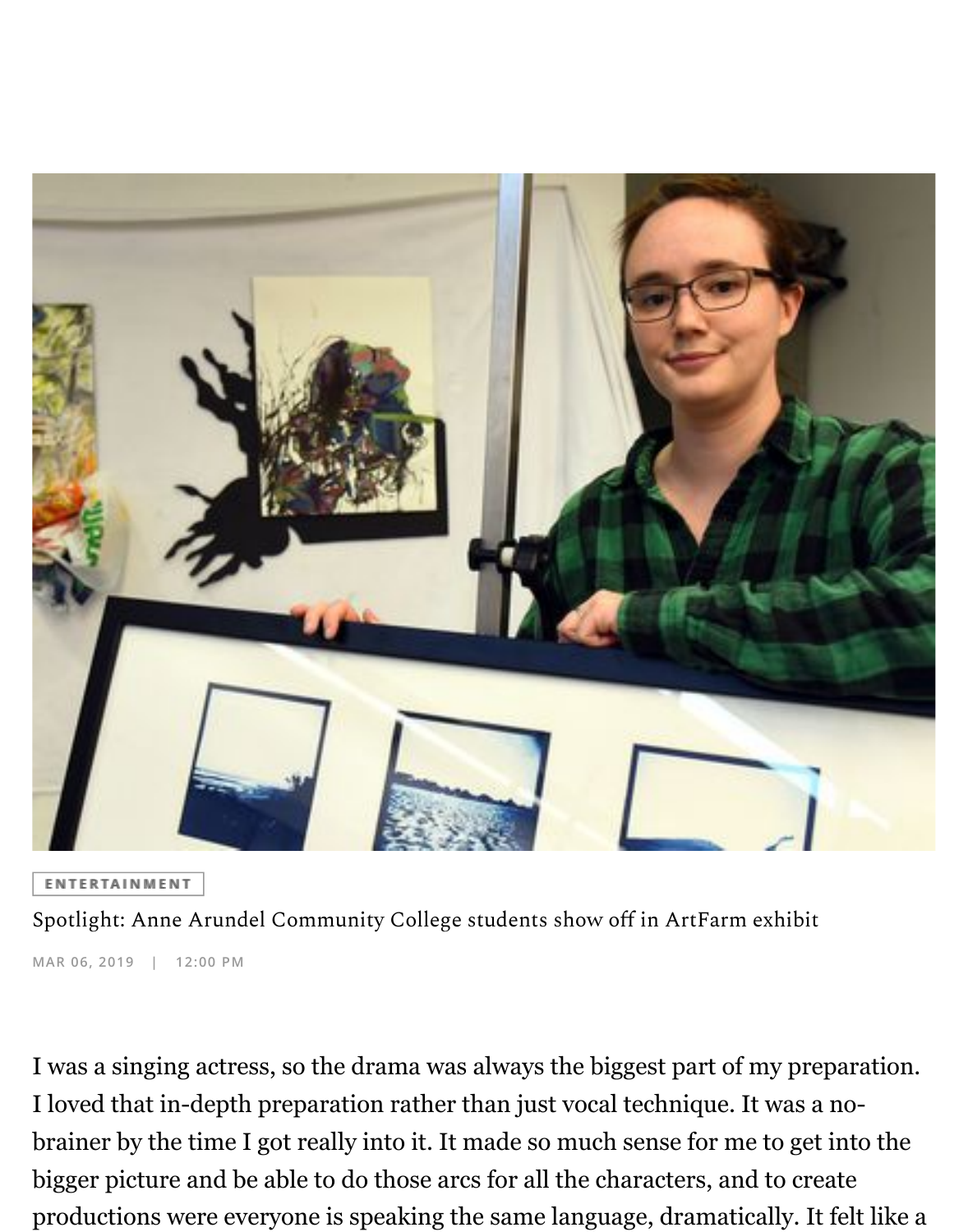great fit. I sort of wished I had figured that out a little earlier.

[\[Most read\] Pasadena man charged with threat of mass violence; police find 146 firearms in](https://www.capitalgazette.com/news/crime/ac-cn-mark-rutkowski-20190904-zpxgq3xvz5e2vizmbvtonyt7ai-story.html#nt=interstitial-auto) home »

## **What have you learned going from singing as Carmen to directing "Carmen"?**

I have been in Carmen's shoes, right? So I understand all the ups and downs and the pacing of it. When you sing a role you're very focused on your role for obvious reasons. When I got to come outside of the role and look at the piece as a whole, it's creating connections and reasons why she does what she does and all the characters around her do what they do. Creating more intentions for Carmen that really affect all the other people around her. And, you know, I don't get so bruised when I direct. It is a very very physical role. It's fun. All of us mezzos are all about getting physical and we're game for it but it's a hard role, physically. So trying to make that safe.

## **What did you come to appreciate about other aspects of the show?**

It is an extremely well-written piece. It has a lot of tension in it, between characters, between social classes, which is great for drama. It hits all the big ones: Sex, death and politics, which is what we talk about in theater and in film and every day in opera.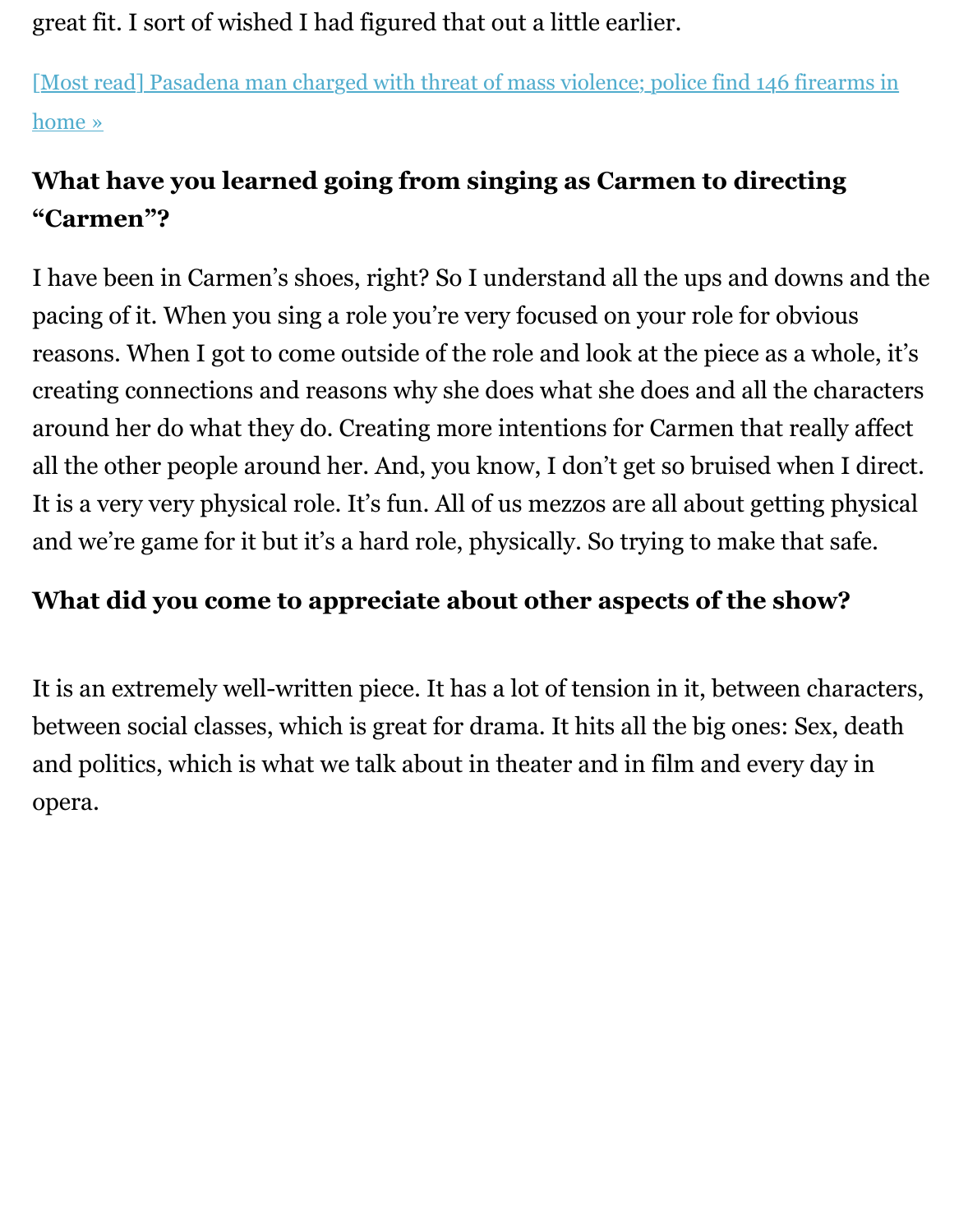

**[ENTERTAINMENT](https://www.capitalgazette.com/entertainment/#nt=taxonomy-article)** 

[Theater Spotlight: Bowie director spreads hope and healing in 'Women of Lockerbie'](https://www.capitalgazette.com/entertainment/ac-en-spotlight-bowie-20190301-story.html#nt=standard-embed)

**FEB 28, 2019 | 9:00 AM**

There's a lot that still rings true today. … Not many of us can be Carmen. "I was born free and I'll die free so don't hold me down" ... It's hard for everyday humans to say, but there's a feeling there we all understand. When you see the struggle onstage we empathize and we can go through those feelings without too much harm to our person. Being outside of it, I get this feeling of, 'How do you want to tell this story so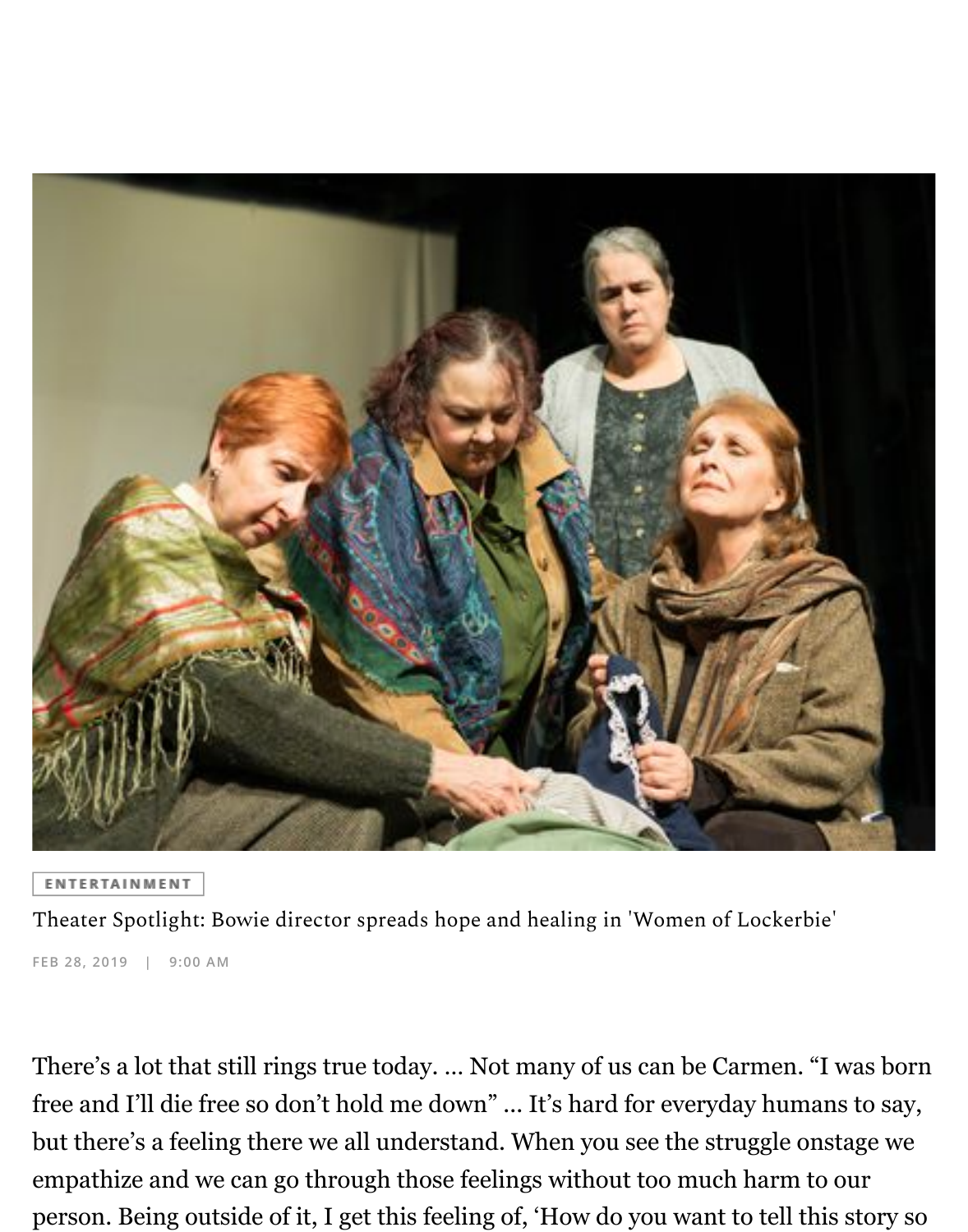it affects the audience and gives them that cathartic moment?'

[\[Most read\] T.Rowe Price building evacuated in downtown Baltimore for 'suspicious vehicle' »](https://www.capitalgazette.com/maryland/bs-md-ci-building-evacuated-20190909-tsjjax7jw5fjtmk35pnajgvh5m-story.html#nt=interstitial-auto)

### **Is there a special detail the audience should keep their eye out for?**

I brought on my production team from Papermoon (Opera) Productions. The big portion of our work is in the medium of paper. Most people would be surprised. You'll look at the sets and the projections and be like "Oh, no. It's real sets." We do have some hard pieces but the entire surround— we have a false proscenium (the theater arch) and a backdrop — that's all done in paper. On that theme, I sort of woke up one morning and said, "If we're working in paper, we should do tarot cards." I'm hoping audiences will be surprised that we could create something so full of depth that is actually flat paper.

Plus we create atmosphere with the surround or paper backdrop and paper midstage legs. The hard set pieces are guard house, stairs, tavern and bullring arch

#### **Why paper?**

#### **LATEST ENTERTAINMENT**

**[Dining Out: Craft American Eatery focuses on comfort food of burgers, fries and](https://www.capitalgazette.com/lifestyles/food-drink/ac-cn-craft-restaurant-severna-park-20190906-lh4n6lyeo5ahtcr66v2xz5nzjy-story.html#nt=related-content) shakes in Severna Park**

**SEP 6, 2019**

#### **[What to see and do at the Anne Arundel County Fair](https://www.capitalgazette.com/entertainment/ac-cn-cover-story-county-fair-20190913-20190906-6czdfxxj2beqzjimirn36nhxdq-story.html#nt=related-content)**

**SEP 6, 2019**

#### **[Fall Movie Preview: Hollywood goes all-in on original](https://www.capitalgazette.com/entertainment/ac-cn-us-film-fall-preview-20190827-20190905-yu3mkj5hu5h4bmvfzwrcsmajkm-story.html#nt=related-content) films**